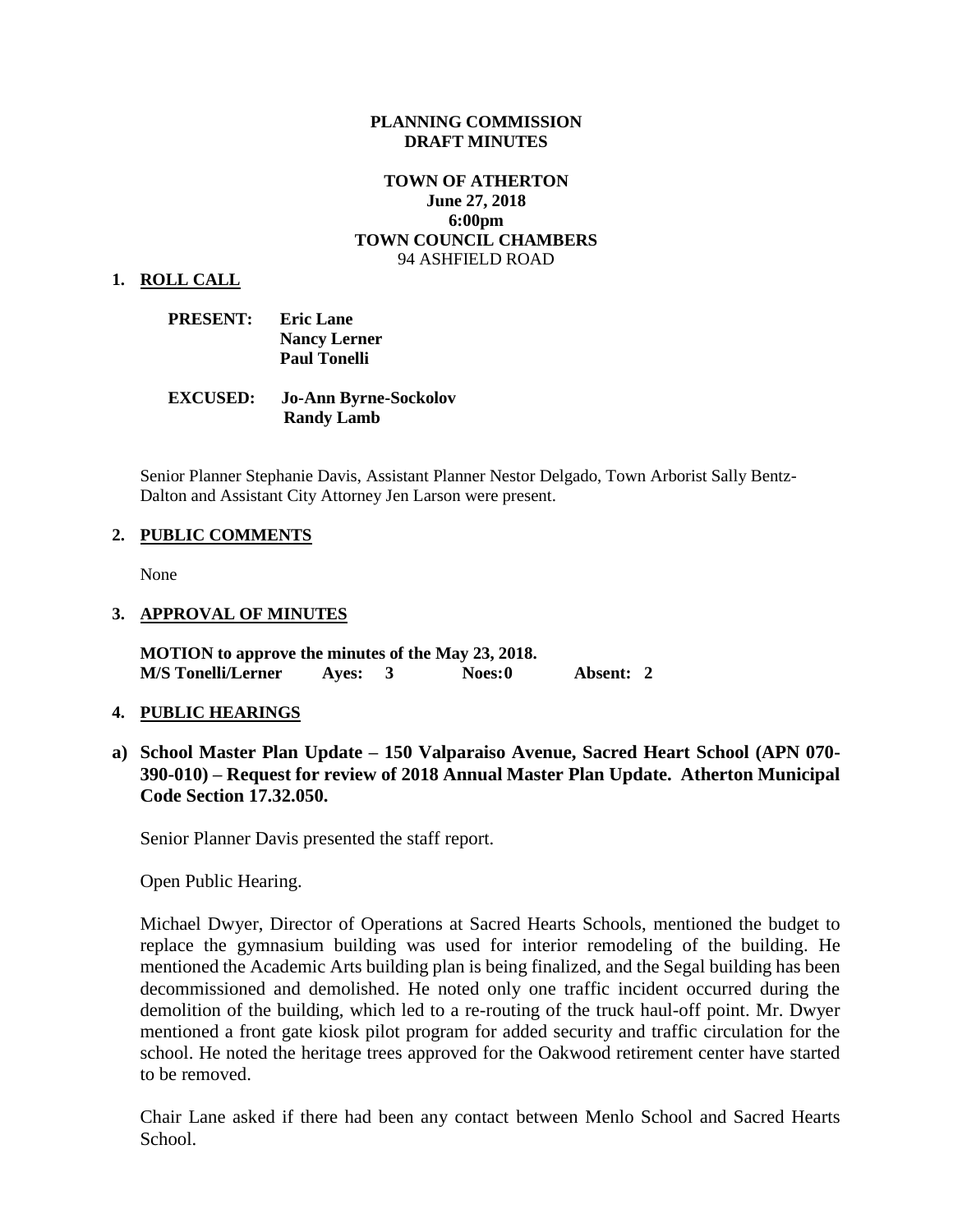Mr. Dwyer answered that he had been in contact with the Menlo School traffic department.

Commissioner Tonelli asked if there had been traffic issues due to the work on the Academic Arts Building.

Mr. Dwyer mentioned the only issue encountered was due to parking. He mentioned students from Sacred Hearts decided to park on Elena, a no parking zone.

Commissioner Tonelli asked if any modular buildings were on campus on the parking area.

Mr. Dwyer answered the modules were all placed on the sports field.

Close Public Hearing.

Motion to accept the report on the Sacred Heart School 2018 Annual Master Plan Update. **M/S Lane/Tonelli Ayes: 3 Noes: 0 Excused: 2**

# **b) Consideration and Potential Adoption of Chapter 17.07 of the Atherton Municipal Code, "Development Agreement Adoption Procedure". Atherton Municipal Code**

Senior Planner Davis presented the staff report.

Chair Lane asked what condition would trigger the use of the development agreement.

Senior Planner Davis mentioned it is a negotiation between the applicant and the Town.

Commissioner Tonelli asked if the Town originates the agreement.

Assistant City Attorney Larson responded the applicant originates it.

Commissioner Tonelli asked if it is another layer of protection for the Town.

City Attorney Larson responded that it is a way for the Town to do things that are not regularly allowed. She mentioned this is a tool that can ensure certainty to both the applicant and the Town regarding any development that occurs will be consistent with the General Plan, as well as consistency.

Commissioner Tonelli asked why there had not been a tool like the development agreement before.

City Attorney Larson responded this is a recent development.

Commissioner Tonelli asked what reasons the Town might not want this procedure.

City Attorney Larson responded she believes the procedure does not create any sort of loopholes for developers, but rather presents another way to reach an agreement for potential developments.